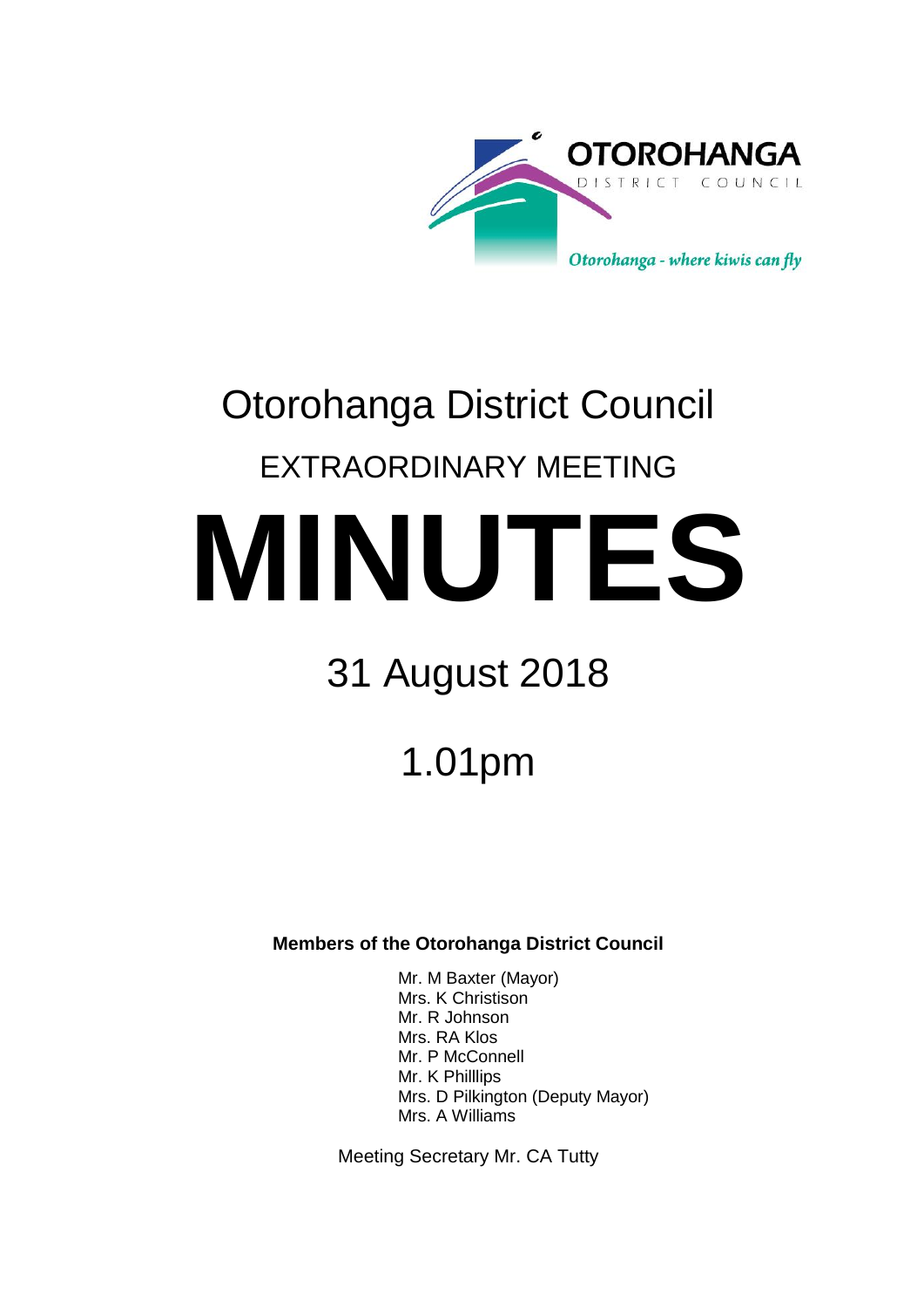## **OTOROHANGA DISTRICT COUNCIL**

31 AUGUST 2018

Minutes of the Extraordinary Meeting of the Otorohanga District Council held in the Council Chambers, 17 Maniapoto Street, Otorohanga on Friday 31 August 2018 commencing at 1.01pm.

# **MINUTES**

### **ORDER OF BUSINESS:**

| <b>ITEM</b>                          | <b>PRECIS</b>                                  | <b>PAGE</b> |
|--------------------------------------|------------------------------------------------|-------------|
|                                      |                                                |             |
| <b>PRESENT</b>                       |                                                |             |
| IN ATTENDANCE                        |                                                |             |
| <b>OPENING PRAYER</b>                |                                                |             |
| PUBLIC FORUM (UP TO 30 MINUTES)      |                                                |             |
| DECLARATION OF CONFLICTS OF INTEREST |                                                |             |
| <b>REPORTS</b>                       |                                                |             |
| <b>ITEM 289</b>                      | REQUEST FOR REMISSION OF RESERVE CONTRIBUTIONS |             |
| <b>ITEM 290</b>                      | LEASE OF LAND FOR COMMUNITY MEDICAL HUB        |             |
|                                      | <b>MEETING CLOSURE</b>                         | 2           |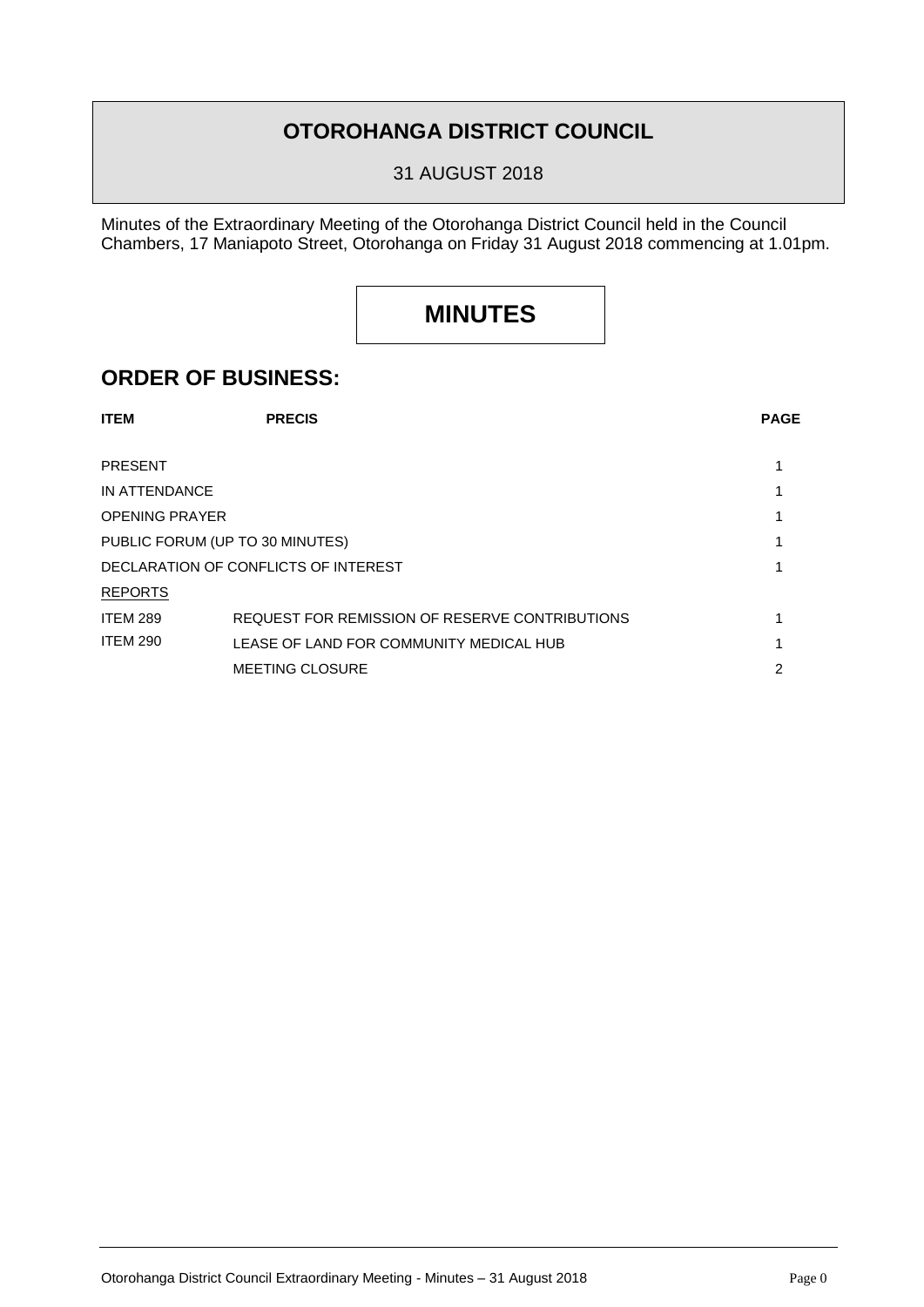#### **PRESENT**

Mr. MM Baxter (Mayor), Mrs. DM Pilkington (Deputy Mayor), Councillors RA Klos (1.05pm), P McConnell, AJ Williams, K Phillips, K Christison.

#### **IN ATTENDANCE**

Messrs DC Clibbery (Chief Executive), G Bunn (Corporate Services Manager), R Brady (Engineering Manager), Ms. T Ambury (Land Management Officer) and Mr. CA Tutty (Governance Supervisor)

#### **APOLOGIES**

No apologies were received.

His Worship declared the meeting open and thanked Councillors for their attendance.

#### **OPENING PRAYER**

Councillor Phillips read the Opening Prayer.

#### **PUBLIC FORUM**

No members of the public present wished to speak in the public forum section of this meeting.

#### **ITEMS TO BE CONSIDERED IN GENERAL BUSINESS**

No items were identified for consideration in general business which may have required a resolution.

#### **COUNCILLOR KLOS**

Councillor Klos attended the meeting at 1.05pm

#### **ITEM 289 REQUEST FOR REMISSION OF RESERVE CONTRIBUTIONS**

The Chief Executive presented a report on a request for a remission of reserve contributions.

The Chief Executive referred to the applicant's (Mr. Sargent) letter which identifies four aspects of the work that he has carried out which he considers to have a benefit for Council. He said none of these have any relation to Reserve Contributions, but some are potentially relevant to the applicable Development Contributions.

The Chief Executive advised that Items 1 and 2 are considered to have delivered some value to Council, since they include worthwhile improvements or renewals of Council's wastewater assets.

The Chief Executive informed members that he has discussed the proposed recommendation with the applicant and he has indicated he is comfortable with this, and did not wish to attend a review meeting.

Councillor McConnell said it had been mentioned previously that Council is prepared to help developers and therefore Council must make sure that it listens to any proposals and to provide assistance if it can.

**Resolved** that Council approves a remission of \$9000 (GST Inclusive) in respect of Development Contributions for wastewater services for the subdivision development being conducted by Otewa Developments Limited on Otewa Road.

#### **His Worship / Councillor Phillips**

#### **ITEM 290 LEASE OF LAND FOR COMMUNITY MEDICAL HUB**

Councils Land Management Officer Ms. P Ambury introduced her report informing members that on 28 August 2018 Council received an application for the lease of Reserve land for the purpose of the new community medical hub from the Otorohanga District and Community Charitable Trust. She said that Council staff have assessed the application and believe the Trust meets the criteria of being a suitable party to award the lease to, for the purpose of providing a new community medical hub.

In reply to Councillor Phillips regarding part 2 of the staff recommendation the Chief Executive advised that other persons will also be involved, in the negotiations in addition to himself.

#### **Resolved** that

1. Council accepts the Otorohanga District and Community Charitable Trust Incorporated meets the criteria of a suitable party to be awarded the Lease for the Reserve land held off Kakamutu Road, Otorohanga for the purpose of providing a new community medical hub to meet the future medical needs of the Otorohanga District.